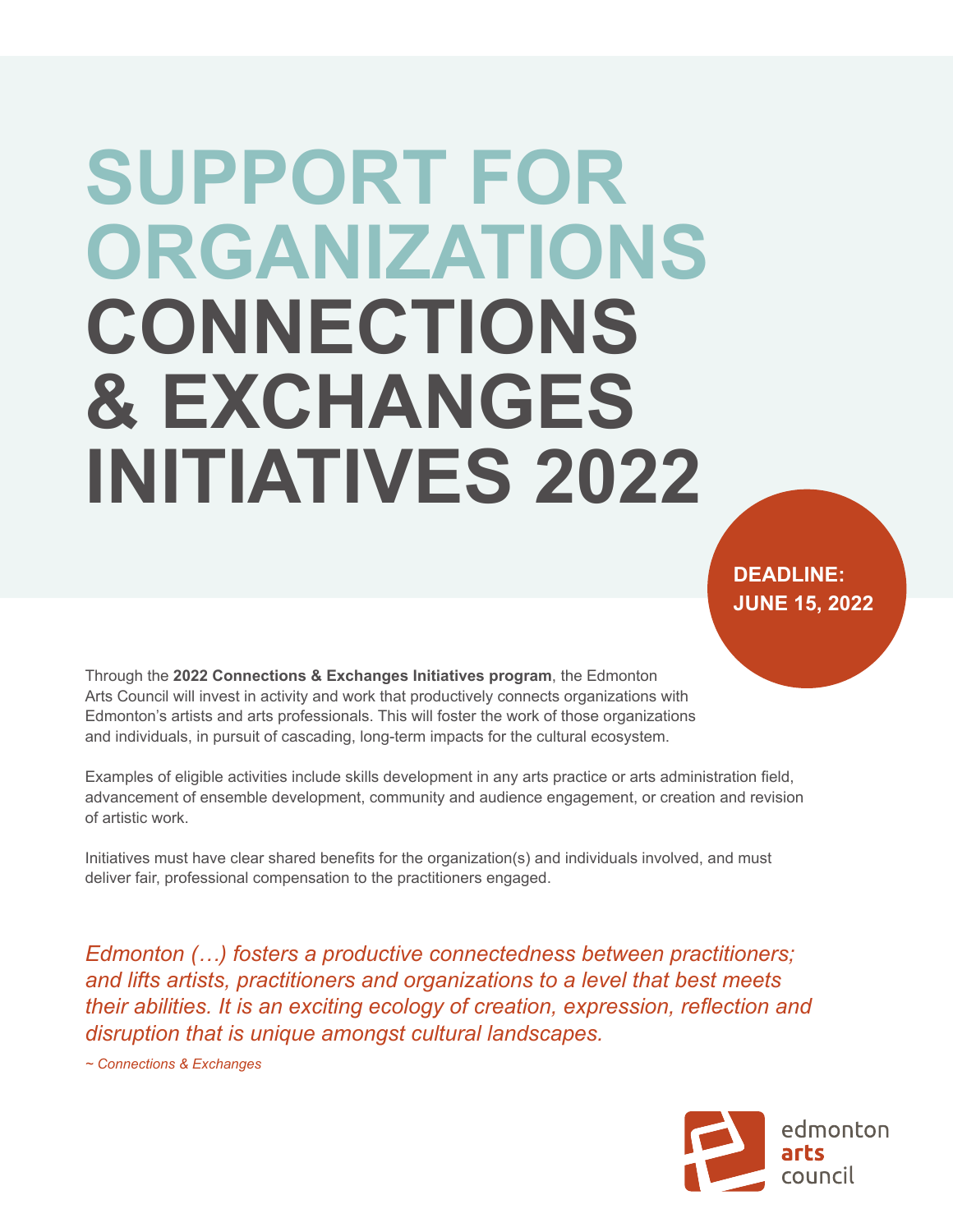### **ELIGIBILITY**

#### Eligible applicants must (all apply):

- Be a non-profit organization with a primary arts or festival mandate
- Have an up-to-date profile in the EAC's Online Portal
- Have an existing support or investment relationship in good standing with the Edmonton Arts Council
- Not be in arrears with the City of Edmonton

#### Eligible initiatives must be:

- Relevant to the applicant organization's mandate and goals, aspirations or strategic plans.
- Based on the engagement of Edmonton artists and arts professionals, paid to pursue relevant activities and work such as:
	- Skills development in any aspect of creation, production, or administration, including ensemble development when relevant
	- Creation, or revision of artistic work
	- Artist and community collaborations
	- Community and audience development
- Time specific, with a defined start and end date.
- An expansion, or change of the work of the organization even if it overlaps or augments the existing core activity.

*Edmonton is a city that supports its cultural ecosystem with purpose, vision and flexibility. Funding models and strategies focus on fostering, attracting and retaining artists and heritage practitioners, and creating cascading, long-term impacts for the cultural ecosystem, and therefore Edmonton as a whole.*

#### **LEVEL OF SUPPORT**

These funds must be used to support costs associated with payment of Edmonton artists at a professional rate for an extended period of relevant activity and work.

Applicant organizations may also define and request up to 25% of the total grant for itemized overhead costs in support of the initiative.

The maximum investment is \$25,000 to any one organization.

There is the potential to support more than 25 initiatives.

#### **APPLICATION PROCESS**

Applicant organizations will provide brief responses to questions in the EAC's Online Portal: **eac.smartsimple.ca**. Accommodations will be provided if there are barriers to access.

The organization's profile in the EAC's Online Portal must be up-to-date, and that information will be relevant to the assessment of these initiatives.

The specific information requested includes:

- A summary of the proposed initiative (500 words).
- A list of the arts professionals to be engaged, or details about how they will be recruited and selected.
- A budget, with notes if needed.
- Timeline and execution plan (500 words).
- An open-ended space for more information if the applicant wishes to provide it (500 words).

If more information is required, the EAC will make targeted requests for more detail from applicants. That detail will be provided via revision of the existing application, with separate questions in the Online Portal.

*~ Connections & Exchanges*